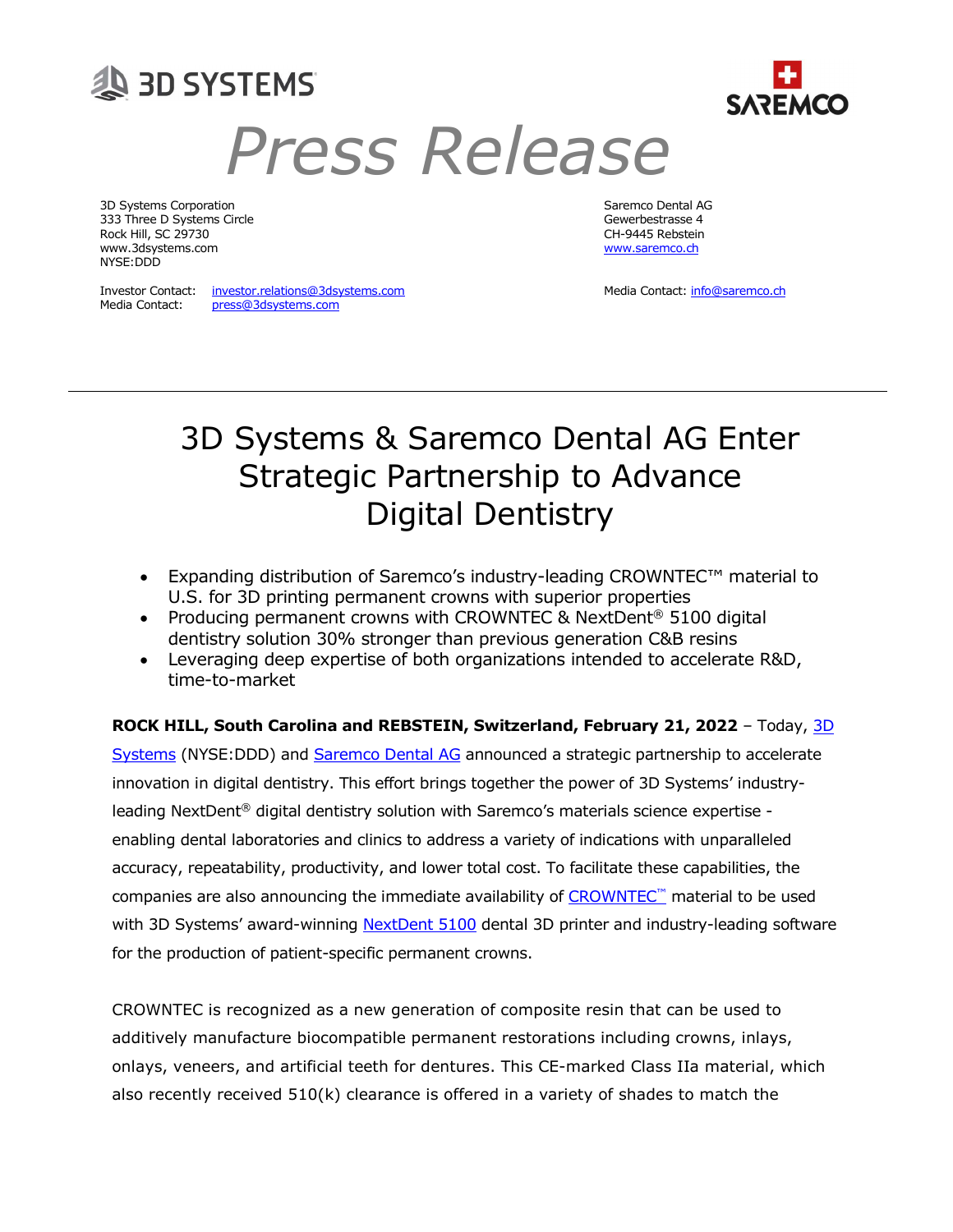#### 3D Systems Press Release **Page 2** and the system of the system of the system of the system of the system of the system of the system of the system of the system of the system of the system of the system of the system of th

patient's teeth for a natural-looking aesthetic. It does not contain any volatile organic compounds thus contributing to CROWNTEC's excellent biocompatible properties. Employing CROWNTEC as part of the NextDent digital dentistry solution enables dental laboratories and clinics to produce these dental devices that are 30% stronger than those produced using previous generations of crown & bridge (C&B) materials while reducing material waste.

"Our goal is to enable dental professionals to become more efficient and by doing so, ultimately improve patient outcomes," said Stef Vanneste, vice president and general manager, dental, 3D Systems. "3D Systems has established itself as the leader in digital dentistry solutions which includes our extensive portfolio of NextDent materials. As we innovate to meet our customers' application needs, this strategic partnership plays a key role in helping to enhance our materials portfolio. In Saremco, we found a partner that not only shares our values and beliefs in regard to innovation but also possesses expertise in digital dentistry. Their CROWNTEC material is a strong complement to our NextDent material portfolio, and is yet another step in helping dental professionals improve patient outcomes."

"The pursuit of continuous innovation is our primary focus," said Franca Schmid, owner and chief executive officer, Saremco Dental. "For over 30 years, we have specialized in the development of light-curing resins for restorative dentistry. In recent years, we have been able to transfer our extensive know-how in the field of light curing to 3D printing technology and successfully develop it further. Especially with CROWNTEC's superior physical properties, and wide range of indications we reached a new milestone. We are therefore particularly pleased about the strategic cooperation with 3D Systems, a partner with strong sales and innovation capacities. Furthermore, 3D Systems offers the entire digital workflow and thus excellently complements our resin-focused orientation."

CROWNTEC is available to 3D Systems' NextDent digital dentistry solution customers in the United States, European Union, and select other markets (depending on regulatory approvals) in five shades including CROWNTEC, SW (bleach-color), B1, A1, A2, and A3. CROWNTEC complements 3D Systems' materials portfolio of 30 unique NextDent resins – the largest number available from any dental 3D printing material supplier. The portfolio includes NextDent C&B Micro Filled Hybrid (MFH) – a biocompatible Class IIa material developed for creating provisional crowns, bridges, and artificial teeth. With the addition of CROWNTEC, dental laboratories and clinics now have access to an ideal aesthetic solution for these indications, with the advantage of being able to produce permanent crowns.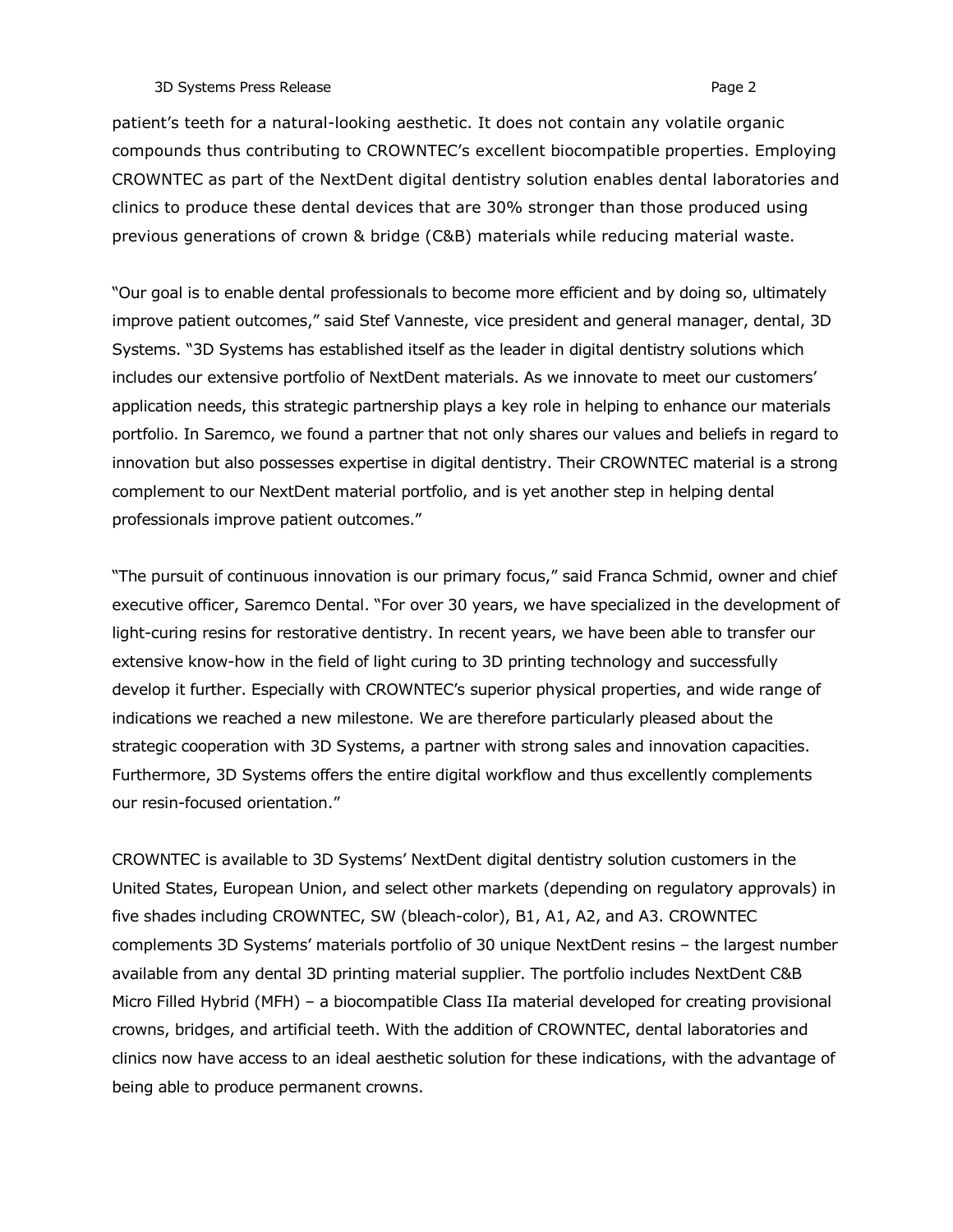3D Systems will showcase a variety of applications at Lab Day Chicago 2022. Attendees are invited to visit the company's booth to learn more about its technology portfolio including the NextDent 5100, *DMP Flex 200*, *ProJet® MJP 2500 Plus, ProX® 800*, and associated materials. Attendees are also welcome to join the company's session – "What's New? 3D Systems Presents the Latest News and Expected Releases for 3D Printers, NextDent Materials and Applications" – Thursday, February 24, 4 – 5:30 pm in the Comiskey Room to learn more.

### Forward-Looking Statements

Certain statements made in this release that are not statements of historical or current facts are forward-looking statements within the meaning of the Private Securities Litigation Reform Act of 1995. Forward-looking statements involve known and unknown risks, uncertainties and other factors that may cause the actual results, performance or achievements of the company to be materially different from historical results or from any future results or projections expressed or implied by such forward-looking statements. In many cases, forward-looking statements can be identified by terms such as "believes," "belief," "expects," "may," "will," "estimates," "intends," "anticipates" or "plans" or the negative of these terms or other comparable terminology. Forward-looking statements are based upon management's beliefs, assumptions, and current expectations and may include comments as to the company's beliefs and expectations as to future events and trends affecting its business and are necessarily subject to uncertainties, many of which are outside the control of the company. The factors described under the headings "Forward-Looking Statements" and "Risk Factors" in the company's periodic filings with the Securities and Exchange Commission, as well as other factors, could cause actual results to differ materially from those reflected or predicted in forward-looking statements. Although management believes that the expectations reflected in the forward-looking statements are reasonable, forward-looking statements are not, and should not be relied upon as a guarantee of future performance or results, nor will they necessarily prove to be accurate indications of the times at which such performance or results will be achieved. The forwardlooking statements included are made only as of the date of the statement. 3D Systems and Saremco undertake no obligation to update or revise any forward-looking statements made by management or on its behalf, whether as a result of future developments, subsequent events or circumstances or otherwise, except as required by law.

## About 3D Systems